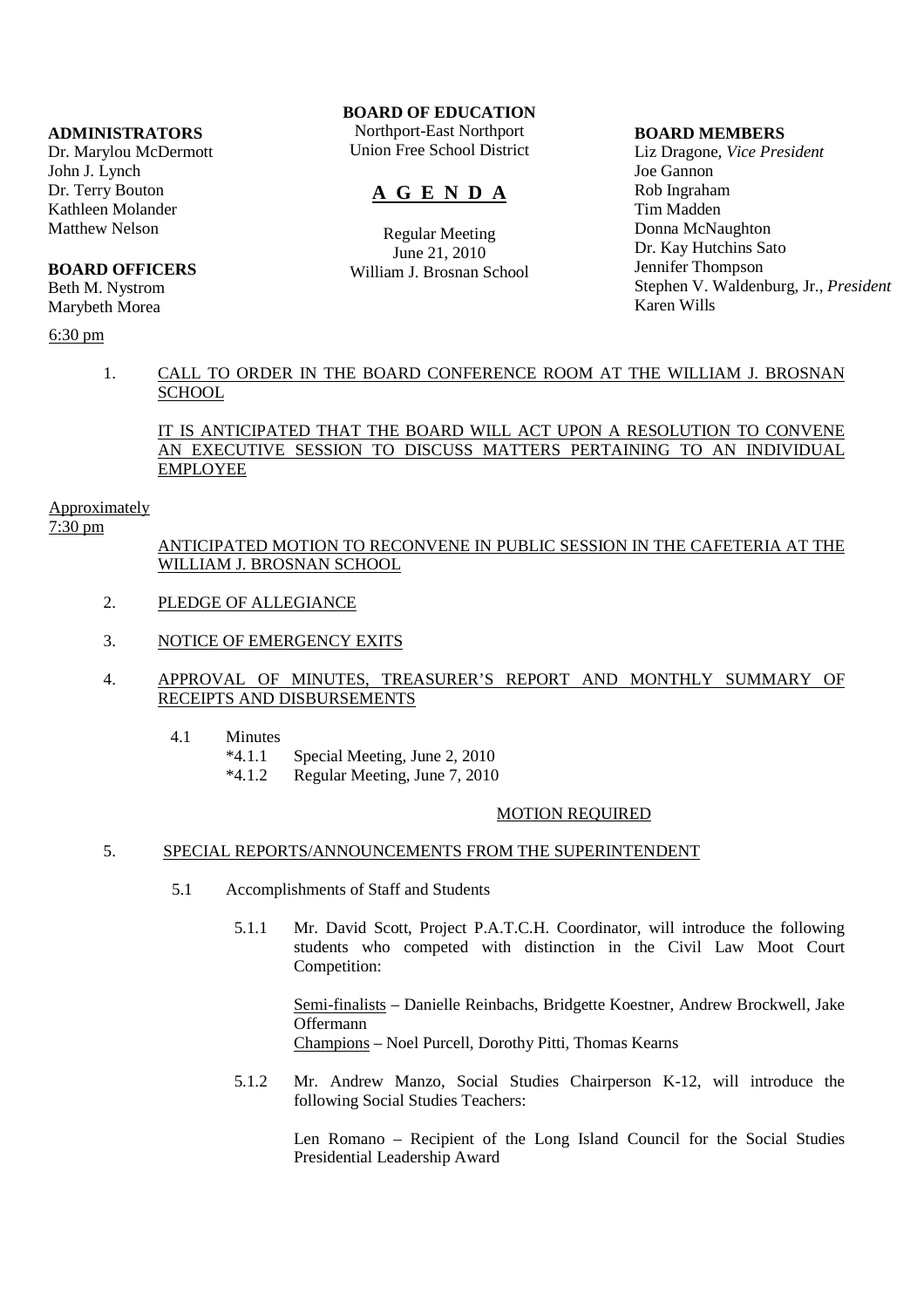David Scott – Recognized for his contributions to civic education by the Huntington Youth Court

 \*5.2 Recommendation to authorize payment of five \$500 awards in accord with Board-UTN Collective Bargaining Agreement to the following teachers as a Professional Achievement Award for 2009-2010:

| $*5.2.1$ | Linda Skidmore    | $\sim$                   | Social Studies Teacher, Northport High School |
|----------|-------------------|--------------------------|-----------------------------------------------|
|          | Santo Scarpinito  | $\sim$                   | Social Studies Teacher, Northport High School |
| $*5.2.2$ | Louise Higgins    |                          | - Sixth Grade Teacher, Northport High School  |
| $*5.2.3$ | Sandra Schumacher |                          | Librarian, Dickinson Avenue School            |
| $*5.2.4$ | Cristen Salisbury |                          | Music Teacher, Pulaski Road School            |
| $*5.2.5$ | Len Romano        | $\overline{\phantom{a}}$ | Social Studies Teacher, Northport High School |

# MOTION REQUIRED

- 5.3 Mr. John Lynch, Assistant Superintendent for Pupil Services, will present The Community Drug and Alcohol Task Force Website
	- 5.3.1 Recognition of community members Mr. Cliff Sobel, Ms. Rhonda Dorsett and Mr. Joseph Fortuna for their contributions to The Community Drug and Alcohol Task Force
- \*5.4 For Information: Upcoming Meetings

# 6. COMMUNICATIONS

*Please Note: This is the opportunity for persons who had written letters to the Board to speak to the Board regarding the issues raised in their communications. Speakers are asked to keep their comments brief, and to speak for no longer than 5 minutes.*

- 6.1 The following communications were received regarding high school curriculum cuts:
	- \*6.1.1 Letter from Ms. Jillian Ryan, received June 10, 2010
	- \*6.1.2 Email from Ms. Jacquelyn Schaefer, received June 11, 2010
	- \*6.1.3 Email from Ms. Donna Martino, received June 11, 2010
	- Email from Ms. Carrie Doris, received June 14, 2010
	- \*6.1.5 Email from Ms. Mary Jane Rohan, received June 14, 2010

The following communications were received regarding  $2<sup>nd</sup>$  grade class size at Bellerose:

- \*6.1.6 Email from Dr. Sandra Ionnotti, received June 14, 2010
- \*6.1.7 Email from Ms. Lisa Saturno, received June 14, 2010
- Email from Ms. Danielle McQuade, received June 14, 2010

# 7. PUBLIC PARTICIPATION

*Please Note: Community members are invited to share their questions, comments, or concerns with the school board. When speaking, citizens should state their name and address for the record and limit their presentation to 5 minutes. Where possible, the board will answer factual questions immediately. A written response may be provided when information is not available. If a response would involve discussion of board policy or decisions which might be of interest to citizens not present at the meeting, the board may place the item on a future meeting agenda*.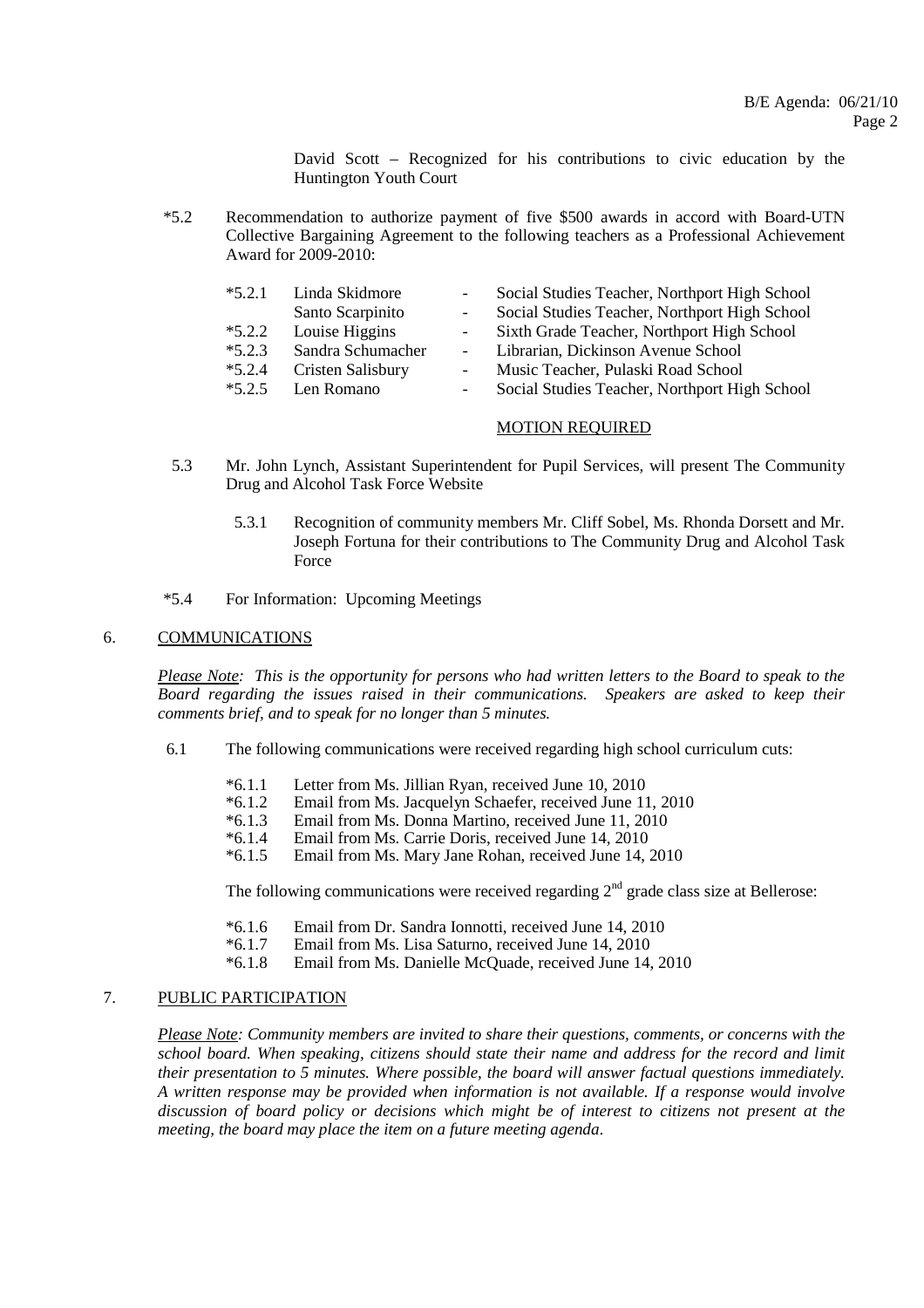# 8. SUPERINTENDENT'S REPORT, GENERAL - FOR BOARD ACTION

8.1 Recommendation to approve the following Personnel Schedules:

| *8.1.1 Schedule A   | <b>Contract Contract</b> | Certified Staff – to be forwarded Friday           |
|---------------------|--------------------------|----------------------------------------------------|
| $*8.1.2$ Schedule B |                          | - Non-Instructional Staff – to be forwarded Friday |
| *8.1.3 Schedule D   |                          | - Extra Pay – to be forwarded Friday               |

#### MOTION REQUIRED

8.2 Recommendation to receive for a second reading and adopting the following textbooks:

| 8.2.1 | Principles of Computer Security<br>Wm. Arthur Conklin, et. al.<br>McGraw Hill | <b>Computer Security and Forensics</b><br>Technology Dept., Grades 10-12 |
|-------|-------------------------------------------------------------------------------|--------------------------------------------------------------------------|
| 8.2.2 | The Attitude Advantage<br>Fruehlin & Moore<br>Goodheart-Willcox               | <b>AOF/AOIT Summer Internship</b><br>Grades 11-12                        |

# MOTION REQUIRED

- 8.3 Recommendation to receive for a second reading and adopting revisions to the following policy:
	- \*8.3.1 Policy #5405 *"Wellness Policy"*

# MOTION REQUIRED

- 8.4 Recommendation to receive for a first reading the following policy:
	- \*8.4.1 Policy #1741 *"Home-Schooled Students"*

#### MOTION REQUIRED

- 8.5 Recommendation to receive for a first reading, revisions to the following policies:
	- \*8.5.1 Policy #2260 *"Citizens Advisory Committees"* (old policy numbering system #1221 – Citizens Advisory Committees for the Board of Education)
	- \*8.5.2 Policy #4526 *"Computer Network for Education"* (replaces policy #4526, name change from Network/Internet Access)
	- \*8.5.3 Policy #4532 *"School Volunteers"* (old policy numbering system #1315/3532.11 – Designation of Authorized School Volunteers)
	- \*8.5.4 Policy #9435 *"Administrative Internships"* (old policy numbering system #2310 – Internships)

# MOTION REQUIRED

- 8.6 Recommendation to rescind the following policies:
	- \*8.6.1 *"Philosophy of Education"*
	- \*8.6.2 Policy #1200 *"Community Participation in School Affairs"*
	- \*8.6.3 Policy #1340 *"Regulations of the Board of Education Related to Inspection and Copying of Records Pursuant to Freedom of Information Law"* (Converted to Regulation to Policy #1120 - School Records)

#### MOTION REQUIRED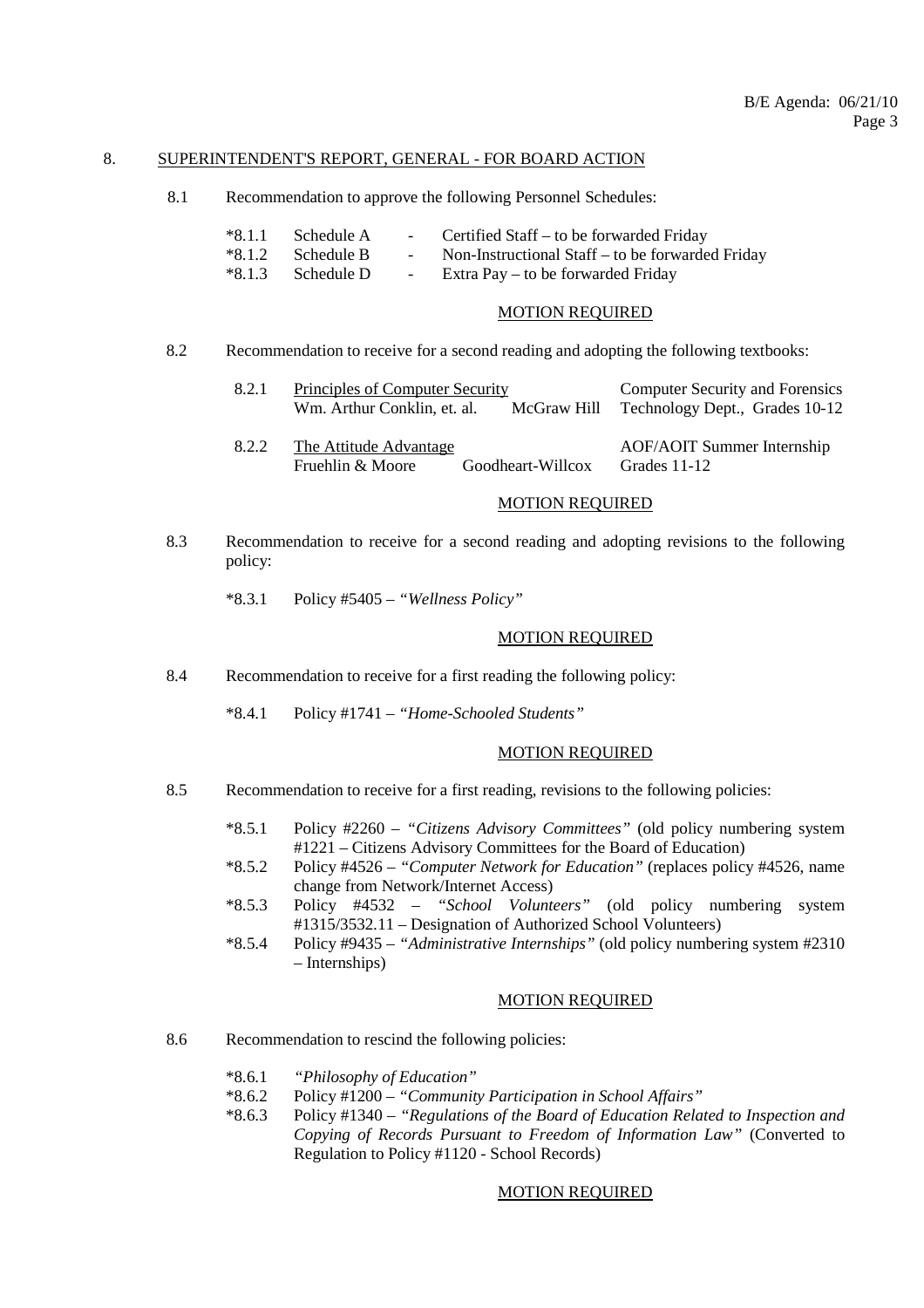# 9. SUPERINTENDENT'S REPORT, FINANCIAL - FOR BOARD ACTION

 \*9.1 Recommendation to approve a general resolution for the purpose of participating in a cooperative bid coordinated by the Board of Cooperative Educational Services (BOCES) of Suffolk County for generally needed services and standardized supply and equipment items

#### MOTION REQUIRED

 \*9.2 Recommendation to approve a general resolution for the purpose of participating in a cooperative bid coordinated by the Board of Cooperative Educational Services (BOCES) of Nassau County for the purchase of various commodities and/or services

# MOTION REQUIRED

 \*9.3 Recommendation to approve a general resolution for the purpose of continuing participation with the municipal cooperative purchasing agreement with the Town of Huntington, dated October 10, 2008.

#### MOTION REQUIRED

 \*9.4 Recommendation to approve a general resolution to join the Long Island Food Service Director's Association Cooperative Bid

#### MOTION REQUIRED

9.5 Recommendation to approve the following resolution:

 "BE IT RESOLVED, that the Board of Education of the Northport-East Northport Union Free School District does hereby elect to provide the benefits of Part B of Chapter 105 of the Laws, 2010, commencing on June 22, 2010 for all eligible employees who retire with an effective date of retirement set during the 71 day period beginning with and immediately following the commencement date and who are otherwise eligible as specified by Part B of Chapter 105, Laws of 2010"

#### MOTION REQUIRED

- 9.6 Recommendation to receive the following donations to the District:
	- 9.6.1 \$300.00 from Mrs. Barbara Beck to the Robert Rothar Beck Memorial Scholarship Fund
	- 9.6.2 \$440.00 from various donors to the Michael C. Kauffman Memorial Scholarship Fund

# MOTION REQUIRED

 \*9.7 Recommendation to approve a Municipal Cooperation Agreement between the Northport-East Northport Union Free School District and the Town of Huntington – (enclosed for Board members)

# MOTION REQUIRED